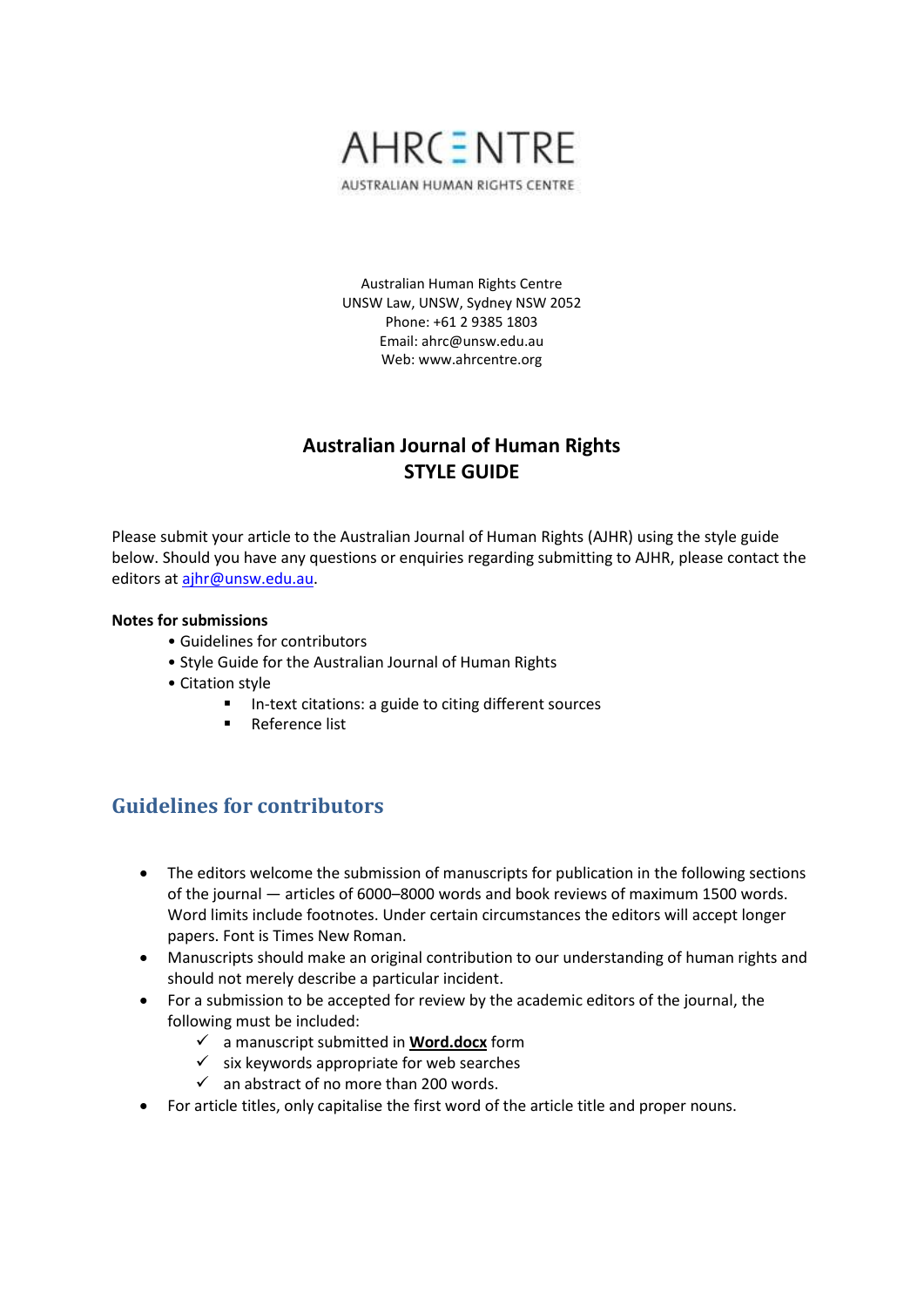All manuscripts must be formatted according to the journal style guide. This includes full referencing both in the text and in the bibliography.

- Manuscripts that fail to meet these requirements will not be considered to have been submitted for consideration for publication.
- **Manuscripts must be original and not published or submitted for publication elsewhere.**
- All submissions are subject to a two-stage review. Articles are sent to the academic editors of AJHR to assess their suitability for the journal. If accepted, articles are anonymously peer reviewed. It is anticipated that this process should take 10 weeks.
- The manuscript should be formatted with double-spacing. It should contain no identifying information but should be accompanied by a cover letter setting out the name(s), address(es) and contact details of the author(s), together with a word count for the article.
- The manuscript should be formatted in accordance with the style guide of the journal. It is the author's responsibility to check the accuracy and spelling of references and information such as names, bibliographical details and case citations. Manuscripts will be sent back to authors for editing if they do not meet the standards stipulated in the AJHR Style Guide.

# **Style Guide for the Australian Journal of Human Rights**

## **General**

**Gender neutral language:** Use 'his or her'; 'he or she'; avoid the use of 'they' as a singular pronoun. **Spelling:** Refer to Oxford English Dictionary.

**Dates:** For example, use '27 May 1997' and '1925–90' (unless the date spans centuries).

**Punctuation:** There should be only one space between the end of one sentence and the beginning of the next. Use an en-dash (not a hyphen) in number spans. Use single quotation marks, with double quotation marks for quotes within quotes.

**Acronyms:** Spell out the acronym at the first usage. For example, 'International Labour Organization (ILO)'. Acronyms are preceded by 'the' only if they are not usually pronounced as a word. For example: 'CEDAW' but 'the UN'.

**Abbreviations:** Minimise the use of full stops. For example, 'p' not 'p.', 'UN' not 'U.N.'.

**Quotations:** of less than 30 words should stand within the text in quotation marks. Quotations of more than 30 words should be indented and set in 9 point font without quotation marks. An indented quotation within the quoted source should be further indented.

References must be cited at the end of quotations.

**Archaic language:** Use 'while' not 'whilst', 'among' not 'amongst'.

**Tables:** Use Word tables with rows and columns, rather than tabulated tables, as these do not translate well into HTML for online publication.

**Numbers:** Spell out numbers up to 10 (and all numbers if at the start of a sentence). Use figures for 10 and over.

Exceptions are measurements such as:

2 per cent

\$10 and \$9 million 4 kilometres

3 cents

Do not use commas in four-digit numbers.

**Paragraphs:** Do not indent first line, Use 3 point spacing before and after paragraphs, with doublespaced lines.

**Default style:** general text should be Times New Roman, 12 point font.

**Margins:** 2.5cm at top, bottom, right and left.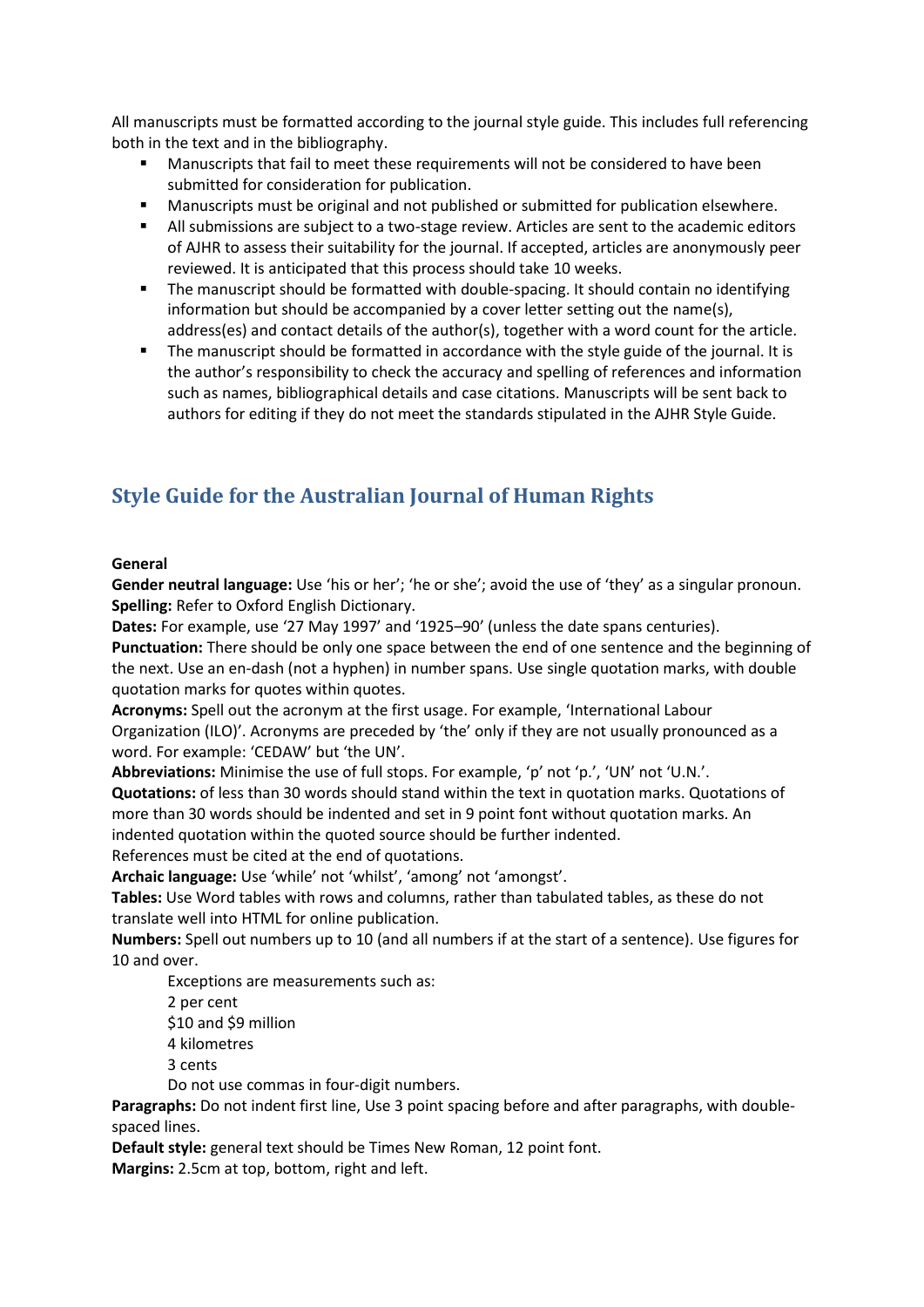**Paper:** A4 (210 × 297mm) portrait.

**Header and footer:** 127mm but no text.

**Headings:** Headings should be sentence case and should not be numbered. Different level headings should be consistently formatted; either by using Microsoft Word's heading levels or the following guide:

Level  $1 - 13$  point bold

Level  $2 - 13$  point bold and italics

Level  $3 - 13$  point italics

If further heading levels are required, repeat the sequence using 12-point font.

**Footnotes:** These should be explanatory only and kept to a minimum (where possible, limited to 40 words). Footnote text should be Times New Roman, 10 point font, single spaced. Use 'above' not 'ibid' or 'supra'. Use 'compare' for cp. Use 'contrast' for cf.

**Abstract:** should be formatted using Arial font.

# **Currencies**

Currencies should take the following form:

¥200,000 US\$200,000 A\$200,000 NZ\$200,000 G£200,000 €200,000

# **Citation style**

AJHR uses an in-text Harvard style of referencing. As such, footnotes are not to be used for references. References must be cited in-text and listed under appropriate headings at the end of the article (see below).

## **Within the text: in-text citations guide**

The Harvard system requires you to include three pieces of information about a source within the text: the name of the author or authors, the year of publication and the page number (if the information/idea can be located on a particular page, especially when directly quoted).

# **At the end of the text**

At the end of your text, you must include a list of references. This should include all the books, journal articles and other sources of information you have referred to in your text. Full bibliographical information must be included. Please see below for further information on the required form of the bibliography.

## **In-text citations: a guide to citing different sources**

**To cite a direct quotation:** Transcribe the text exactly as given in the source document and place single quotation marks at the beginning and end of the quote. The author, date and page number must be included.

For example: 'Australia is a settler society' (Hudson and Bolton 1997, 9)

**To cite a quotation or idea from an author who attributes it to another source:** You must acknowledge both sources in your text.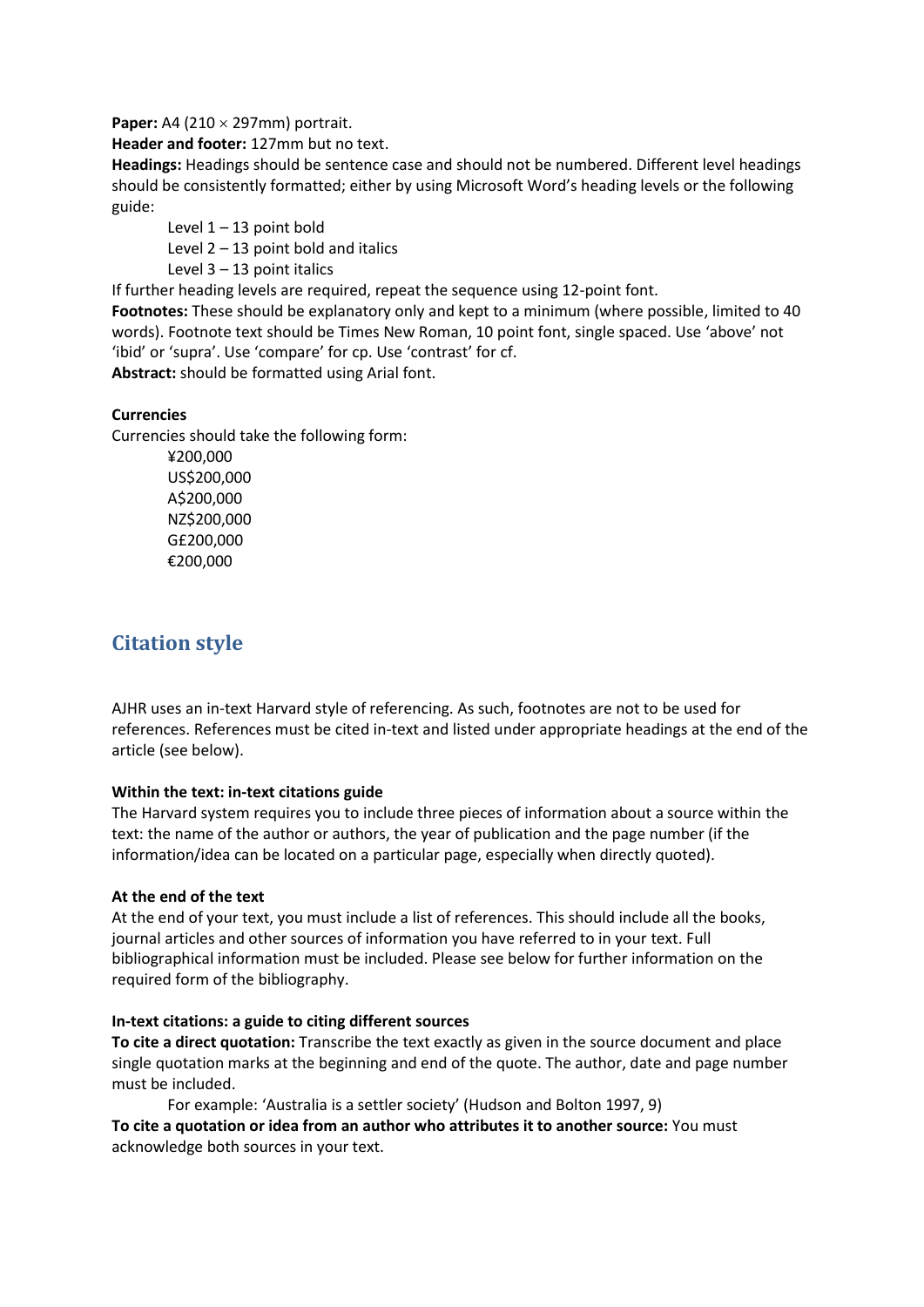For example: Graham Gibbs, in his 1981 study into student learning, wrote that 'because students are aware of their tutor's mastery of the subject matter, it is quite common for them to assume that their reader has no needs at all' (Gibbs 1981, 39, quoted in Bowden 1985, 35).

**To cite the overall content of a work:** You do not need to include page numbers because you are referring to the entire work.

For example: Larsen and Greene (1989) studied the effects of pollution in three major cities

**To cite from a journal:** Same as from a book.

…

For example: For a direct quote (Entwhistle 1977, 23) and for a general idea only (Entwistle 1977)

**To cite an idea from more than one work:** Separate the references with a semicolon. For example: (Entwistle 1977; Haddon 1969)

**To cite from an article or book with more than three authors:** List names with 'and' in between. For example: (Sontag, Jones and Paglia 1987)

**To cite from an article or book with four or more authors:** Use the surname of the first author and 'et al'.

For example: Browne et al (1987) argued that … or (Browne et al, 1987)

**To cite from authors with the same surname who have published in the same year:** Use their initials to indicate that they are different people.

For example: The theory was first developed in 1978 (Smith A K 1979, 654), but later many of its elements were refuted (Smith J A 1979, 123).

**To cite more than one work by the same author:** Arrange citations in chronological order. For example: (Smith 1981; 1984; 1985)

**To cite an author who published more than one work in the same year:** Add a, b, c, d etc after the year.

For example: Dawkins (1972a; 1972b) completed a number of studies on …

**To cite from newspapers:** List the name of the newspaper, the date and the page number. For example: (*Sydney Morning Herald* 7 March 1994, 8)

**To cite from a privately obtained interview or other personal communication:** Include the abbreviation 'pers comm' in your reference.

For example: (Daly B 1994, pers comm, 7 August)

**To cite from a CD-ROM:** Include the full title and year of publication.

For example: (CD-ROM, Microsoft Encarta, 1995)

**To cite from an internet source:** In-text citations usually require page numbers, but internet documents rarely contain them. Use the author name and the date created.

For example: (Cogdill 1996)

BUT if the author's name is unknown, cite the website URL. However, do not include http://. For example: (www.aaa.unsw.edu.au)

**To cite from a film or video:** Include the full title and year of release.

For example: (*Three Colours Red* 1995)

**To cite a judgment:** Cases in text can appear in shortened form with parties' names italicised. Do not provide full case citations in the text, as these will appear in the references at the end of the article. For example: In *R v MacDonald* … or In *Austin's* case

**To cite a quotation from a judgment:** Transcribe the text exactly as in the judgment and place single quotation marks at the beginning and end of the quote. The judge, case, date and page or paragraph number must be included. Note that the word 'at' must appear before the page number or paragraph number. Use square brackets for paragraphs numbers.

For example: 'Australia is a settler society' (Hudson J in *Smith v Wade,* 1997, at [259]) **To cite legislation:** Legislation should appear in text with the Act title followed by the date of the Act, both in italics, the jurisdiction in parentheses, and a section number if appropriate. If desired, a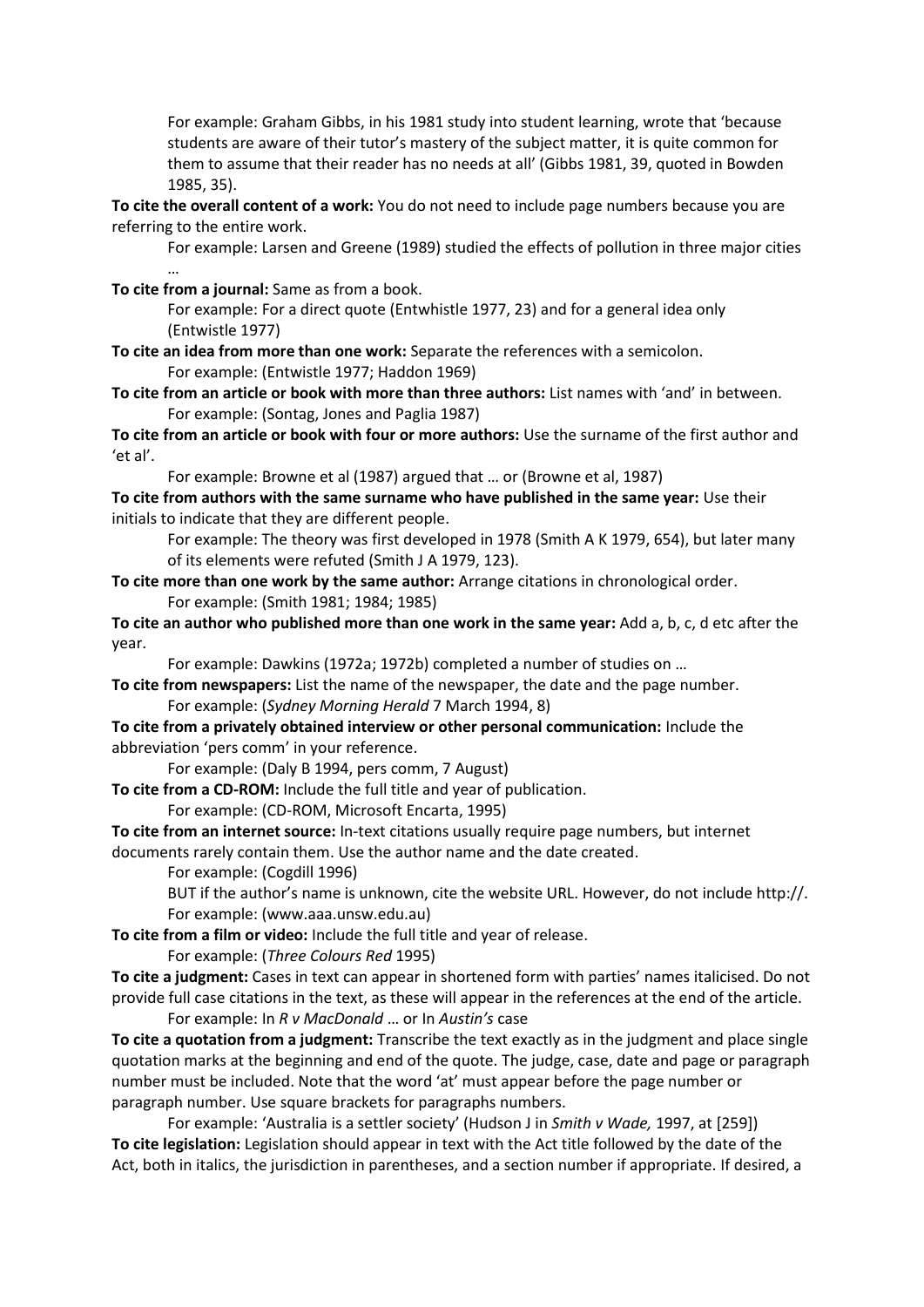shortened title may be given in parentheses after the first mention of the Act and used subsequently.

For example: *Family Law Act 1975* (Cth) (FLA)

**To cite legal provisions:** These are to be abbreviated consistently (except at the start of a sentence), with spaces between abbreviation and number. There should be no full stops and no hyphens.

For example: 'subs (1)' not 'sub-s (1)'.

**Singular abbreviations:** s, subs, para, cl, Art, reg, r, Div, Subdiv, Pt, Sch.

**Plural abbreviations:** ss, subss, paras, cll, Arts, regs, rr, Divs, Subdivs, Pts, Schs.

**To cite international legal material:** International legal material (for example, cases, treaties, UN resolutions) should be listed by shortened title in the text. Do not give the full citation. If desired, an abbreviated title may be given in parentheses after the first mention of the legal material and used subsequently. Do not put the document name in italics.

To cite specific articles within an international law document, cite the document then give the Article number in parentheses.

For example: The Universal Declaration of Human Rights (the Declaration) states that everyone is entitled to its rights and freedoms 'without distinction of any kind' (Art 2) and to equal protection against violations of the Declaration (Art 7).

OR

Australia is a signatory not only to the Declaration, but also to the International Covenant on Civil and Political Rights (ICCPR).

**To cite from speeches and parliamentary debates:** Name, House, date, a, b, c etc if there are subsequent speeches/articles from the same person in the same year.

For example: Lord Irving, House of Lords, 1998a

## **Reference lists**

The references to be listed at the end of the article are to be organised in the following way and according to the following style guide.

The heading should be **References**.

Lists should appear in the following order:

Domestic cases

Domestic legislation International legal material Other references

Please refer to the following guidelines when referencing.

## **Domestic cases**

The full standard legal case citation (including media neutral citation, if available) must be listed at the end of the article under a heading **[Country] cases**. Note that cases from different countries should be listed separately.

For example:

# **Australian cases**

*Applicant A v Minister for Immigration and Ethnic Affairs* [1997] HCA 4 *Dranichnikov v Minister for Immigration and Multicultural Affairs* [2001] FCA 769 **Canadian case** 

*Canada (AG) v Ward* [1993] 2 SCR 681

Unreported cases should be cited as *Title* (unreported, court, Judge's name, date). For example: *Blair v Zane* (unreported, DCNSW, Vance J, 12 December 1986)

## **Domestic legislation**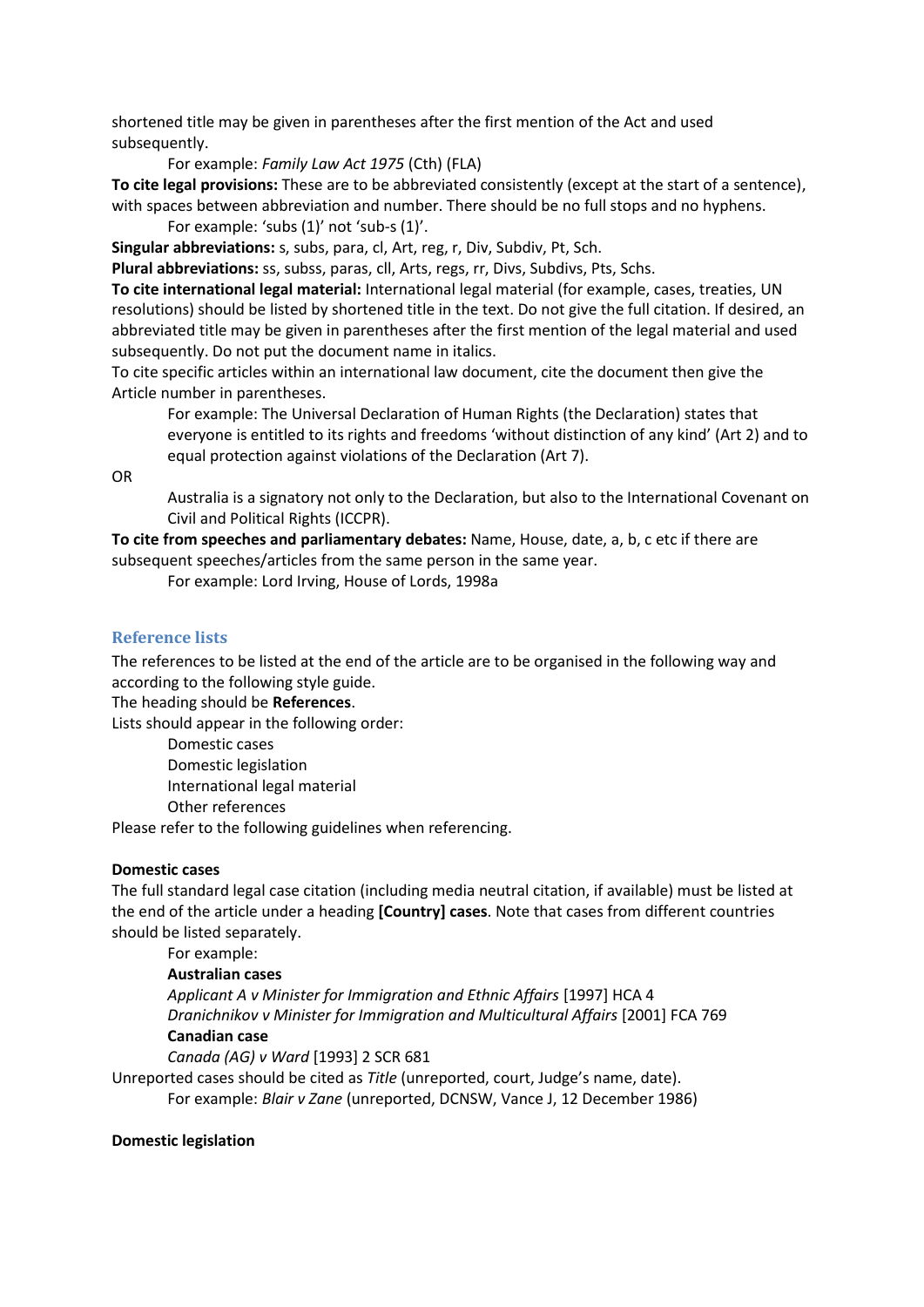All domestic legislation referred to in the text must be listed at the end of the article under a heading **[Country] legislation**. Note that legislation from different countries should be listed separately.

Act titles and rules of court should be in italics. Do not use italics for Bill titles.

For example:

*Migration Act 1958* (Cth)

Migration Legislation Amendment Bill (No 6) 2001 (Cth)

# **International legal materials**

The full citation must be listed at the end of the article under the heading **International legal materials**. The document title must be listed in full with no abbreviation, then the date it entered into force listed as day, month, year, then the identifying document details.

For example:

Convention on the Elimination of All Forms of Discrimination Against Women, 18 December 1979, 19 ILM 33

Convention Relating to the Status of Refugees, 28 July 1951, 189 UNTS 137 International Covenant on Civil and Political Rights, 16 December 1966, 999 UNTS 171 Protocol Relating to the Status of Refugees, 31 January 1967, 606 UNTS 267 Universal Declaration of Human Rights, GA Res 217A (III), UN Doc A/810 (1948)

# **Other references**

# **Books and journal articles**

List references alphabetically by author surname. Works by the same author should be listed in chronological order. If more than one item appears for any author in a given year, then the year of publication should be followed by a, b, c

The title of books and the names of journals should be in italics.

Use title case for book titles and names of journals (capitalise every word, except articles and prepositions).

Article titles should be in single quotation marks and sentence case (only capitalise the first word of the article title and proper nouns).

If there is more than one author or editor, all must be listed in the references. Do not use 'et al'. Do not use commas, full stops or other marks except after the name of the publisher and before the place of publication, or if there are more than two authors – in which case, use a comma between author names (but not before 'and').

Please note: ALL information is required. If references are missing any of the following information, your article will not be considered ready for publication.

# **To cite from a book**

Include full bibliographic details, presented in the following order: author (or editor) surname(s) and initial(s), year of publication in brackets, title of publication, edition (if applicable) in brackets, publisher, place of publication

Examples:

Smith G and Brown J (1993) *Introduction to Sociology* UNSW Press, Sydney Leeder S R, Dobson A J, Gribberd R W and Patel N K (1996) *The Australian Film Industry* (2nd edn) Dominion Press, Adelaide

# **To cite articles from a book collection**

When a book is a collection of articles by different authors, but with an editor(s), use the following layout: Marton F, Hounsell D and Entwistle N (eds) (1982) *The Experience of Learning* Scottish Academic Press, Edinburgh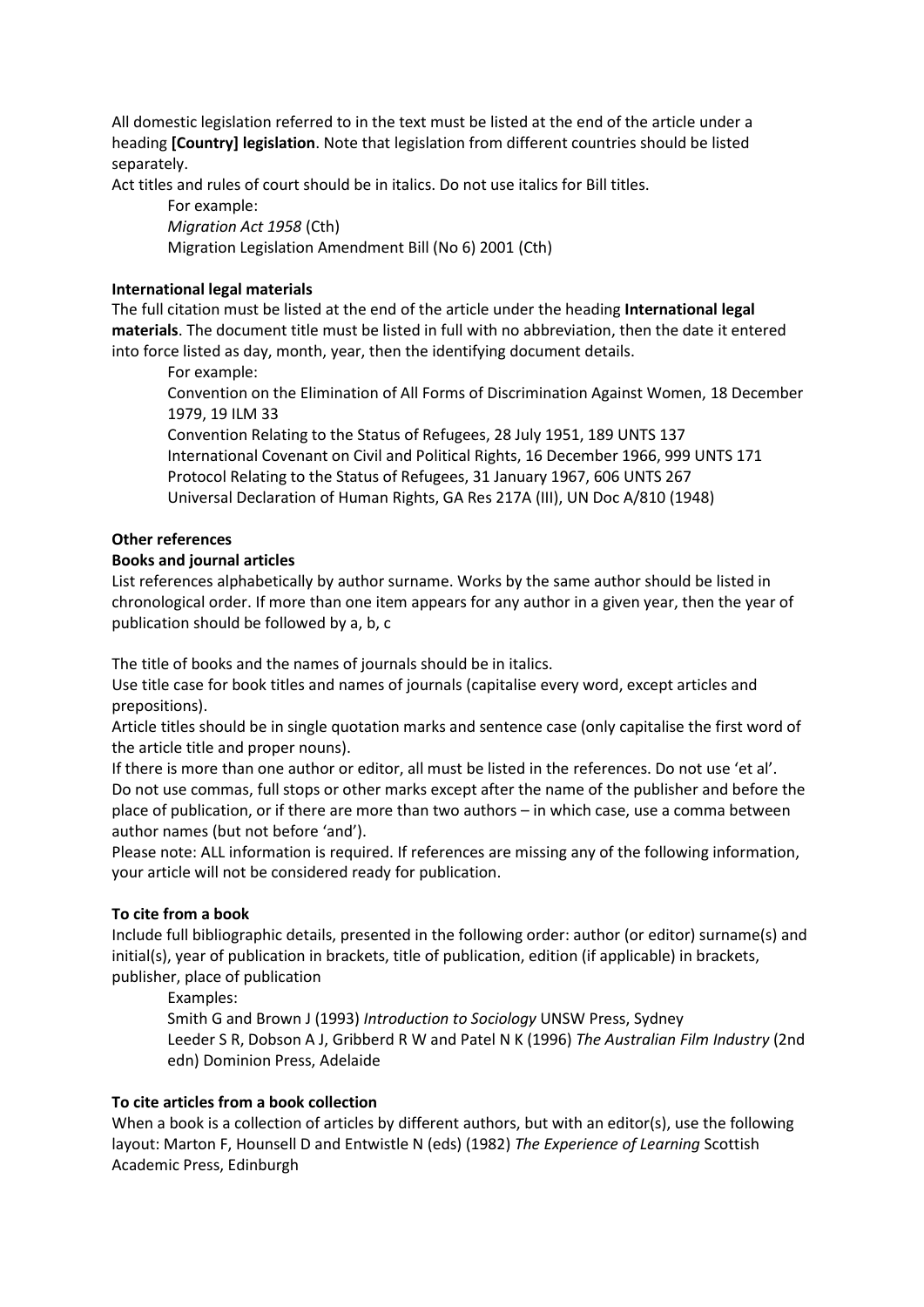When referencing an article from a book collection, use quotation marks for the title of the article and italics for the book title. When listing an article from a book collection, use the following format: author name and initial(s), year of publication in brackets, name of article (between single quotation marks) in initial(s) and surname(s) of editor(s) (ed(s)), name of collection (in italics), publisher (with comma), place of publication (if applicable), page numbers of article listed

For example:

Curthoys A (1997) 'History and identity', in W Hudson and G Bolton (eds) *Creating Australia: Changing Australian History* Allen & Unwin, Australia pp 12–54

#### **To cite journal articles**

When referencing journal articles, place the information in the following order: author name and initial(s), year of publication in brackets, title of article (sentence case, between single quotation marks), volume number, issue number (if applicable) or month (if applicable), title of journal or periodical (in italics), page numbers

For example:

Kozulin A (1997) 'Literature as a psychological tool' 7(3) *Educational Psychologist* 253–65 Souban J C, Kouzman T H and Whitman W (1991) 'A sociological survey into enterprise bargaining' 6 *Journal of the Australian Sociological Association* 23–45

#### **To cite internet sources**

There are some special problems and demands when referencing internet sites. In comparison to print material, electronic sources can easily change, or can vanish altogether. This makes full and accurate information essential. If an internet source has no author, use identifying words from the title (for example, 'Australian Government Official Website').

#### **Web page**

#### **Author known:**

author name and initial

year of publication in brackets

title of site/page (in quotes if referring to an online article; in italics if referring to a complete site)

[Online]

Available:

URL or internet address without http://

year, month and day the material was accessed (between square brackets)

For example:

Winston J (1999) 'A look at referencing' [Online] Available: www.aaa.edu.au/aaa.html [2000, October 20]

#### **Author unknown:**

title of site/page (in quotes if referring to an online article; in italics if referring to complete site) [Online] year of publication in brackets Available: URL or internet address without http:// year, month and day the material was accessed (between square brackets)

#### For example:

*AAA* (1999) [Online] Available: www.aaa.edu.au/index.html [2000, October 20]